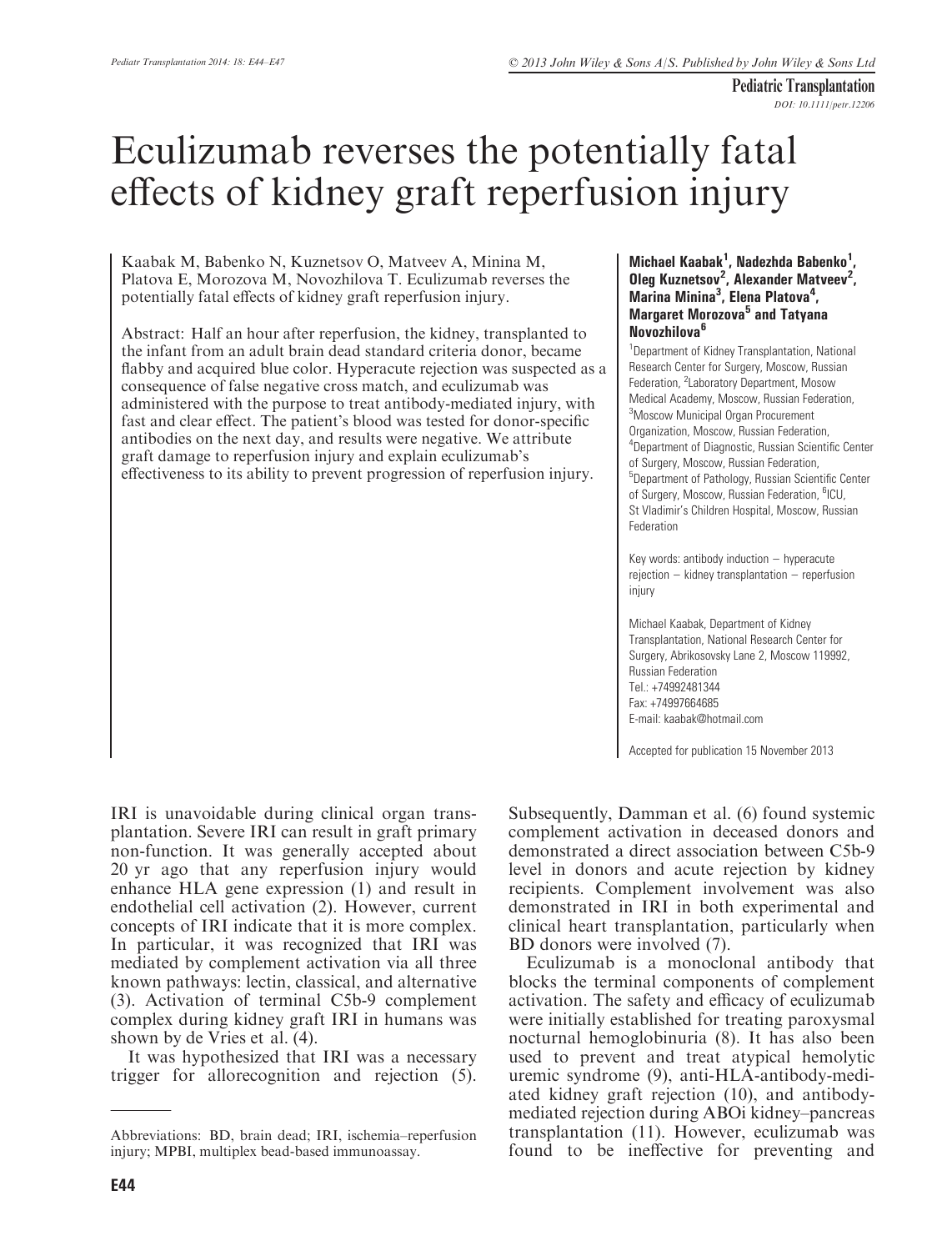treating antibody-mediated rejection in two kidney graft recipients (12).

Here, we describe a case of catastrophic kidney reperfusion injury that was completely reversed following a single eculizumab infusion. We believe that our findings will encourage further investigations in this field.

# Case report

A 16-month-old boy with obstructive uropathy had been maintained on peritoneal dialysis since he was five months old. He received a right kidney transplant from a deceased 22-yr-old male who met standard donor criteria. This boy's serum had been screened for HLA IgG antibodies every three months during the waiting period using a MPBI; these results were negative. Complement-dependent lymphocytotoxic crossmatching with recipient blood taken two wk before transplantation was negative. Simple cold storage in Custodiol solution lasted 825 min, and the vascular anastomosis time was 24 min. Immunosuppression therapy included alemtuzumab (15 mg) administered subcutaneously two h before surgery, followed by tacrolimus monotherapy. Methylprednisone (125 mg) was administered once before reperfusion.

Thirty min after reperfusion, the kidney acquired an eggplant-like color and became flabby. Graft blood vessels appeared normal, although Hume test results were negative. Doppler ultrasound revealed an avascular cortex and weak blood flow in the segmental arteries with retrograde blood flow while in diastole (Fig. 1).

Hyperacute rejection due to a false-negative cross-match was suspected, and eculizumab (300 mg) was administered IV. One h after eculizumab infusion, the turgor and color of the kidney returned to normal and Hume test results were positive.

The donor's spleen was requested from the organ procurement organization and was sent to our institution's laboratory along with recipient blood samples that were obtained just prior to surgery, before the eculizumab infusion, and post-surgery. Blood samples acquired in the operating room were tested for donor-specific anti-HLA antibodies using microbead-based assays. This assay included two types of beads that were conjugated with monoclonal antibodies specific for the HLA I and II classes. This assay also included control beads to monitor the assay background and to insure that the conjugates had been used. Donor lymphocytes were isolated from the spleen, lysed, and then incubated with these HLA class-specific beads. After incubation with recipient serum, antihuman IgG conjugated to phycoerythrin was added to the bead mixture. After washing, samples were analyzed using Luminex technology. All of the samples showed negative results.

Kidney graft function returned slowly. Urine appeared at six h after surgery and the creatinine level dropped to within the normal range within five days. A one-month surveillance biopsy revealed very weak tubular cell dystrophy and segmental basement membrane thickening in 2 of 10 glomeruli. No C4d deposits were detected. At 45 wk post-transplant, the boy had excellent graft function.



Fig. 1. Kidney graft appearance at  $30, 45,$  and  $90$  min after graft reperfusion. Doppler ultrasound results when graft discoloration occurred.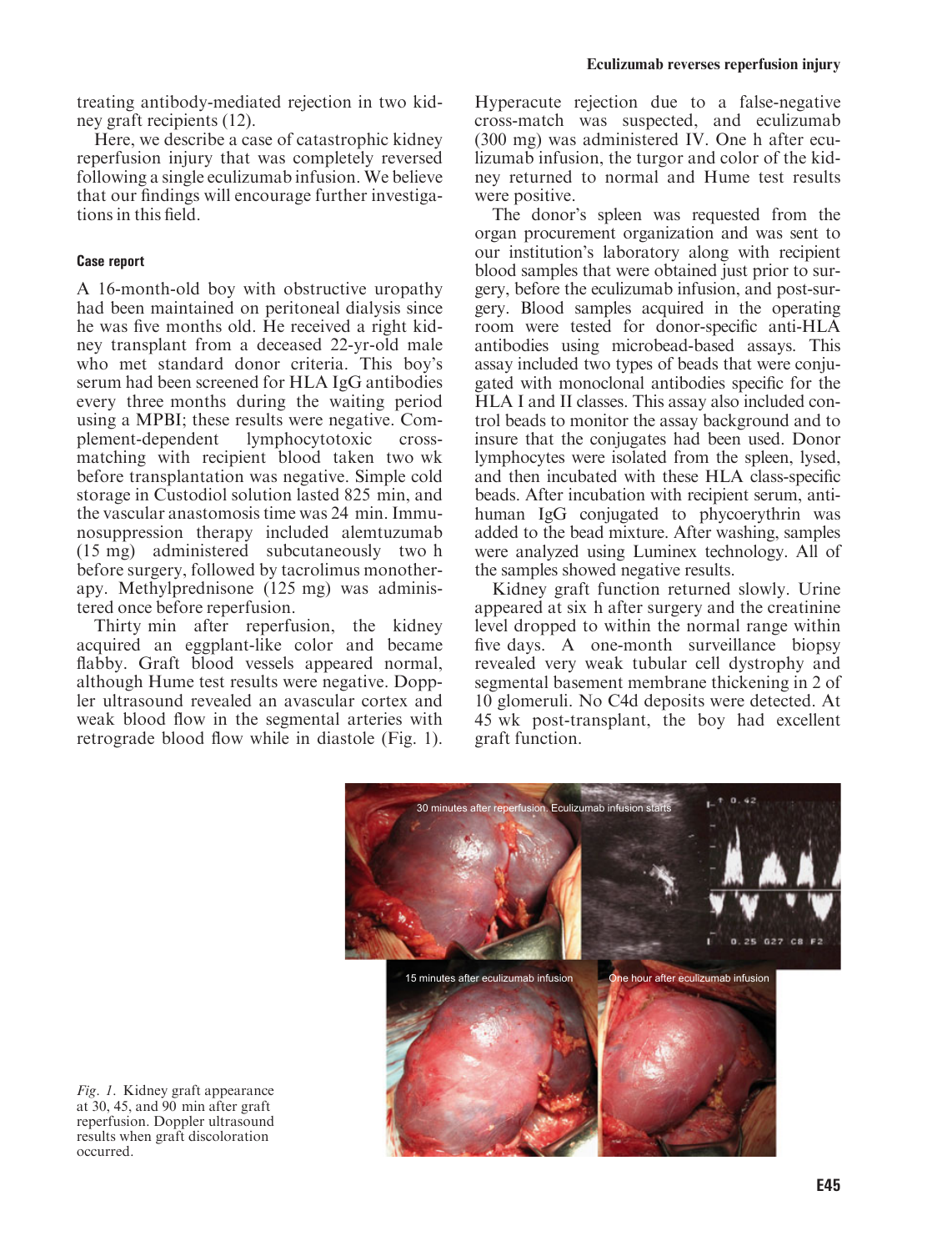# **Discussion**

The appearance of the kidney graft at 30 min after reperfusion was discouraging. Without effective intervention, cortical necrosis would have been unavoidable. At this time, a graft biopsy with no C4d deposits would be reliable evidence for the absence of antibodies. However, we did not perform this because anticoagulation therapy was anticipated for rejection treatment, and a diagnosis of hyperacute rejection seemed to be obvious. No other monoclonal or polyclonal antibodies or additional high-dose steroids were suggested as treatment options because this patient had received alemtuzumab, which targets both B and T cells. This patient's cell-mediated immunity was considered to have been sufficiently suppressed.

After graft discoloration occurred while in the operating room, we assumed that this phenomenon was due to preformed antigraft antibodies. Eculizumab was administered to block any complement-mediated toxicity. This was based on findings of Stegall et al. (10), who demonstrated that eculizumab could effectively prevent and treat antibody-mediated rejection phenomena.

Luminex bead technology is the most sensitive method for detecting anti-HLA antibodies (13). The negative MPBI results for all blood samples indicated that there were no anti-HLA antibodies both before and during transplantation; therefore, the compromised graft perfusion could not be explained by vascular rejection. In theory, non-HLA antibodies could cause this kind of damage. However, it did not seem likely that a non-sensitized infant would produce considerable amounts of antibodies. Additional evidence against a role for antibodies was the favorable post-operative course and the absence of C4d deposits on surveillance biopsy; however, alemtuzumab administered before transplantation could have affected B cells and prevented the further production of antibodies. Thus, reperfusion injury was the most plausible explanation for graft damage.

Other organs (heart, liver, second kidney, and pancreas) transplanted from the same donor who was brain dead due to cranial trauma exhibited excellent initial function. However, for our patient, reperfusion of the adult kidney occurred with a relatively low blood pressure. This patient's systolic pressure did not rise above 90 mm Hg with both volume intervention and dopamine infusion, and his mean systolic pressure after reperfusion was 72 mm Hg. We believe that hypotension was the cause for the severe graft injury in this case.

Although we could find no reports of IRI reversal with eculizumab treatment, the effect observed in this case was not surprising. Complement involvement in the development of IRI is undoubted and was thoroughly discussed in reviews by Damman et al. (14) and Chen et al. (3). Damman et al. (14) proposed that circulating complement components played a more prominent role in vascular endothelial damage after reperfusion of an ischemic kidney, whereas locally produced complement damaged other renal compartments. This was supported by findings by de Vries et al. (4), who found significant increases in soluble terminal complement complex in the blood of a graft vein during the first minutes after reperfusion.

For our patient, the successful reversal of kidney damage following eculizumab treatment suggests that complement plays a key role in the pathogenesis of reperfusion injury. Additional research will be necessary to clarify this suggestion. If the control of reperfusion injury by eculizumab can be confirmed, this would significantly affect current transplant practices from extending the conservation time to further decreases in rejection rates.

#### Acknowledgment

We thank Margarita Shirokova for her comprehensive support of our pediatric kidney transplant program.

# **Disclosure**

The authors have no conflict of interests to disclose.

#### References

- 1. SHOSKES DA, PARFREY NA, HALLORAN PF. Increased major histocompatibility complex antigen expression in unilateral ischemic acute tubular necrosis in the mouse. Transplantation 1990: 49: 201–207.
- 2. TAKADA M, NADEAU KC, SHAW GD, MARQUETTE KA, TILNEY NL. The cytokine-adhesion molecule cascade in ischemia/ reperfusion injury of the rat kidney. Inhibition by a soluble P-selectin ligand. J Clin Invest 1997: 99: 2682–2690.
- 3. CHEN G, CHEN S, CHEN X. Role of complement and perspectives for intervention in transplantation. Immunobiology 2013: 218: 817–827.
- 4. DE VRIES DK, VAN DER POL P, VAN ANKEN GE, et al. Acute but transient release of terminal complement complex after reperfusion in clinical kidney transplantation. Transplantation 2013: 95: 816–820.
- 5. LU CY, PENFIELD JG, KIELAR ML, VAZQUEZ MA, JEYARAJAH DR. Hypothesis: Is renal allograft rejection initiated by the response to injury sustained during the transplant process? Kidney Int 1999: 55: 2157–2168.
- 6. DAMMAN J, SEELEN MA, MOERS C, et al. Systemic complement activation in deceased donors is associated with acute rejection after renal transplantation in the recipient. Transplantation  $2011 \cdot 92 \cdot 163 - 169$ .